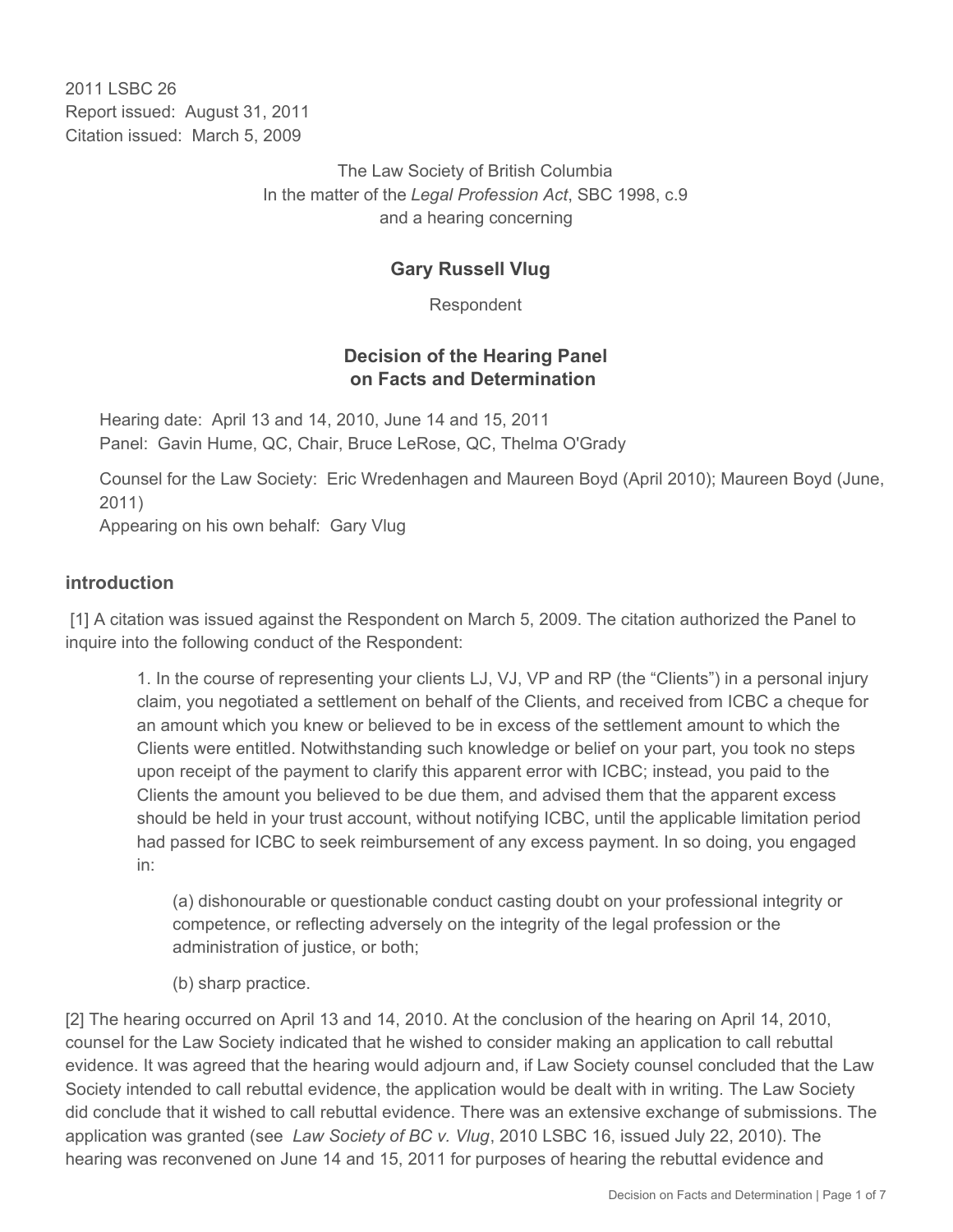argument.

[3] The following are our reasons for our decision on Facts and Determination.

# **Background**

[4] Certain facts were agreed to. In summary, they established the following:

1. The Respondent was admitted to the Bar of British Columbia on August 28, 1992 and has practised as sole practitioner in Vancouver. The focus of his practice is family law and motor vehicle litigation acting for plaintiffs.

2. The Respondent was retained by four clients in May 2006 to pursue a claim for damages for negligence arising out of a motor vehicle accident that occurred on May 4, 2006. A contingency fee arrangement was entered into wherein the Respondent would be paid fees of 25 per cent of the amount recovered if the claims were settled without a trial. The Respondent negotiated a settlement with JG, a claims adjuster at ICBC. On January 12, the clients signed a release provided by ICBC in consideration of a payment of \$32,000 by ICBC. On January 16, 2008 the Respondent wrote to JG attaching the executed release and requested that he be provided with reimbursement for certain disbursements, which disbursements by his calculation totalled \$5,585.55. On January 24, 2008, JG wrote to the Respondent enclosing a settlement cheque. The letter indicated that the settlement of \$32,000 and reimbursement totalling \$2,316 were enclosed. However, the cheque received by the Respondent was in the amount of \$45,264. There were no relevant particulars showing a breakdown of how the amount was calculated.

3. On January 28, 2008 the Respondent deposited the cheque into his trust account and credited a quarter of the total (\$11,316) to each of his clients in trust. The Respondent met with the clients on January 30, 2008, and he issued invoices to each client to show the amount of \$8,000 deposited into trust for each of them and not \$11,316.

4. In early July the Law Society auditor in the Trust Assurance Department conducted a compliance audit for the Respondent's law practice. The findings included that the amount received from ICBC differed from the amount reported and disbursed to the clients. The Respondent, on July 3, 2008, as a result of a discussion with the auditor, wrote to the clients in order to comply with Rule 3-48(1) confirming to the clients that he still held \$10,948 in his trust account.

5. The Respondent's handwritten notes of his discussion with his clients on January 30 indicated that the funds were to be kept until an apparent limitation date expired.

6. A member of the Professional Conduct Department of the Law Society wrote to the Respondent asking questions about the discrepancy between trust account deposit advice to the client and the trust ledger deposit. At the same time questions were asked with respect to why he did not communicate with ICBC.

7. The Respondent's reply to the questions, in part stated as follows:

… That which we knew belonged to the clients was designated to the clients. That amount which was in question was designated as being received by ICBC … There is every reason to believe that ICBC knows it is sending that amount [\$45,264] to me and meant to send it … It was believed that the money in excess was in relation to a payout for a child/ren [sic] and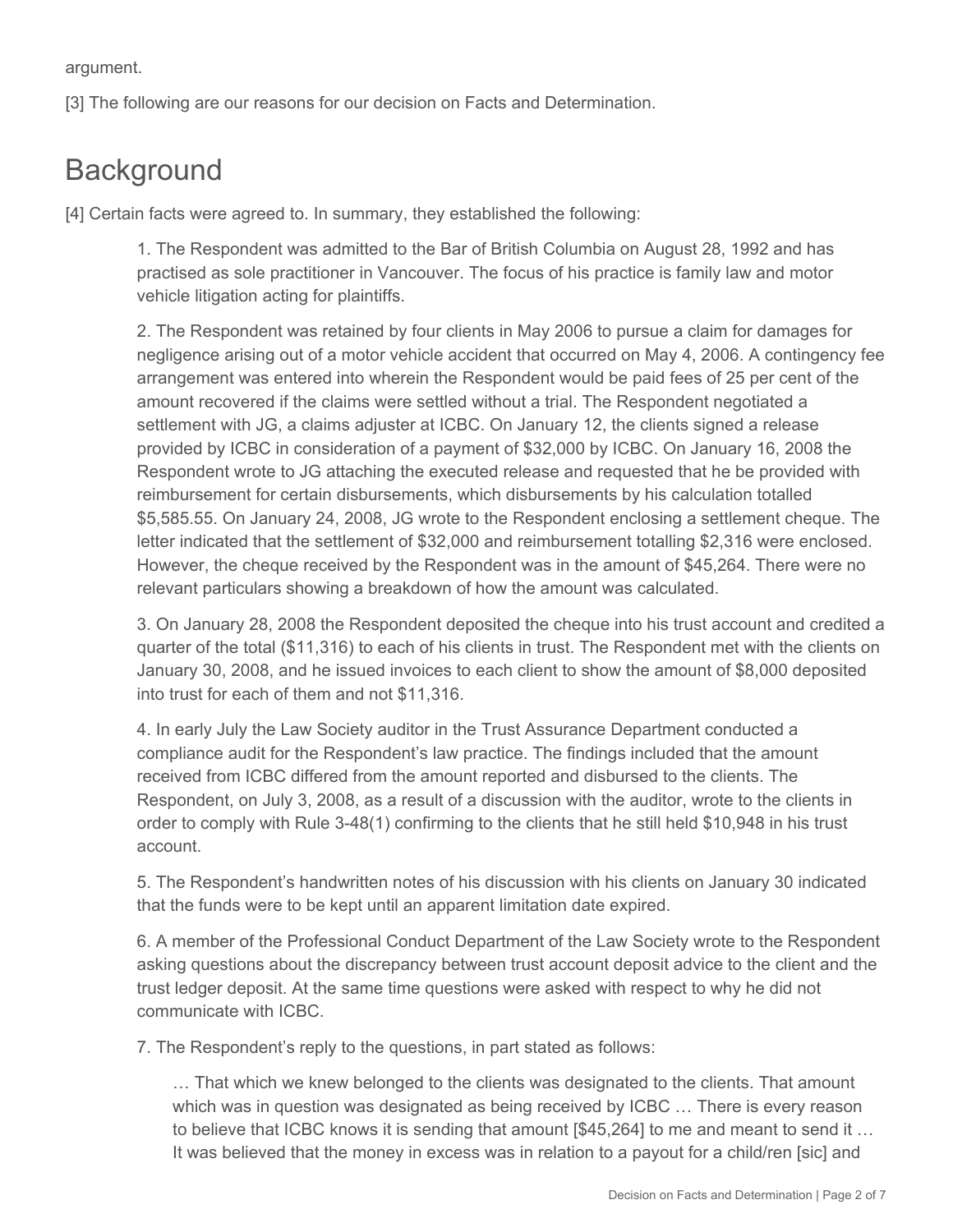for disbursements. It was also believed that a duty to the client was owed, not to cause a review that would result in the clients receiving less money than they otherwise would have received.

8. On October 16, the Respondent wrote to JG enclosing a copy of the cheque statement for \$45,264. He requested a breakdown of the payout and asked to be advised if there was an error.

9. Ultimately the Respondent communicated by email with JG, receiving a reply from her dated November 21, 2008 wherein she confirmed that the cheque was \$45,264.

[5] In addition to the Agreed Statement of Facts, the Law Society submitted three affidavits and called oral evidence. The affidavits were submitted with the consent of the Respondent who indicated that he did not wish to cross-examine the deponents. The affidavits of JG established that the cheque in the amount of \$45,264 was sent as a result of errors made initially by JG and then by her office assistant.

[6] The Law Society called two witnesses, RP and Krista Adamek. RP was one of the four clients of the Respondent and Ms. Adamek was the trust assurance auditor of the Law Society who conducted the trust investigation in July.

[7] It was clear from the examination of RP that the four clients were aware of the funds in trust; however, there was no agreement amongst the four clients as to whether ICBC should be contacted with respect to the discrepancy between the amounts agreed to in the settlement and the amount paid. One of the clients felt the funds should be immediately paid, whereas RP was of the view that ICBC should be contacted to clarify the discrepancy.

[8] Ms. Adamek indicated that, as a result of her investigation of the trust account, she was concerned about the discrepancy between the statements on the invoices to the clients with respect to the funds held in trust in the amount of \$8,000 for each client and the ledger which indicated that, in fact, the funds held in trust was \$11,316 for each client. She was also concerned that there was no compliance with Rule 3-48(1) as there was no written confirmation of the full amounts received and held in trust on behalf of the clients.

[9] The subsequent referral of this discrepancy to the Professional Conduct Department focused largely on why ICBC was not contacted to ascertain whether or not the payment was a mistake.

[10] After the Law Society closed its case, the Respondent testified that the difference between the cheque received in the amount of \$45,264 and settlement agreed upon in the amount of \$32,000 plus disbursements that ICBC agreed to pay in the amount of \$2,316, was paid for bad faith. He further testified that he discussed the bad faith payment with JG, who indicated that ICBC would not "go on the record for paying money out for bad faith," but that he assumed they would be receiving a cheque that included money for bad faith but not be designated as such.

[11] As indicated above, the Law Society sought to call rebuttal evidence, which application was granted. JG then gave evidence and was cross-examined with respect to whether or not there was a discussion with respect to bad faith and denied that there was.

## **ISSUES**

[12] The Panel must decide whether or not the failure of the Respondent to clarify the apparent error with ICBC constituted professional misconduct and particularly whether it was either sharp practice or dishonourable or questionable conduct, casting doubt on his professional integrity or competence, or reflecting adversely on the integrity of the legal profession or the administration of justice. For the reasons expressed below the Panel has concluded that the Respondent engaged in questionable conduct casting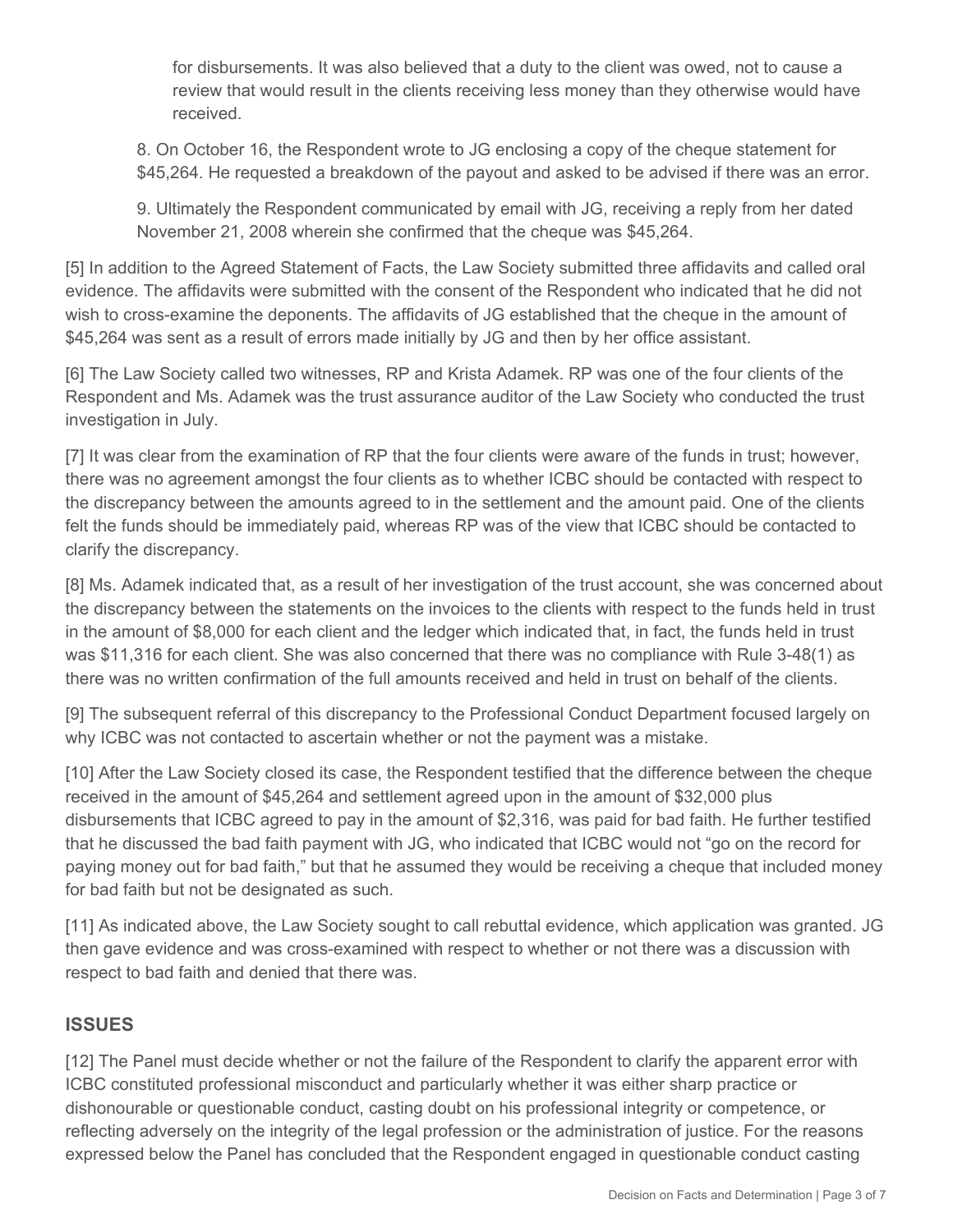doubt on his competence which also reflected adversely on the integrity of the legal profession.

# **ANALYSIS**

[13] It is well established that the onus is on the Law Society to prove the allegations on the balance of probabilities. The allegation made by the Law Society is that the Respondent received a cheque from ICBC that he knew or believed to be in excess of the settlement amount to which his clients were entitled and that he did not take the appropriate steps to clarify an apparent error, but instead advised the clients that the apparent excess should be held in his trust account until an applicable limitation period had passed.

[14] The Respondent, in his evidence and his argument, submitted that the excess funds were a payment for bad faith on the part of ICBC. We do not accept that evidence and submission for the reasons that follow.

[15] In a letter sent by the Respondent to ICBC in May 2006, he advised that he was acting for his clients with respect to the motor vehicle accident and made reference to "possible bad faith of ICBC". No further references were made to bad faith in any of the further correspondence to and from ICBC. The Respondent was advised that, in January 2007, JG was the adjuster now handling the file. The Respondent communicated with JG in September 2007 and forwarded various physio and medical reports to her. The Respondent and JG spoke on December 20, 2007 by telephone and JG made an offer of settlement of \$32,000 and reasonable disbursements. On December 21, JG received a voicemail message from the Respondent advising that the offer of \$32,000 and disbursements was accepted. JG communicated by email with the Respondent outlining the basis of her breakdown of the settlement of \$32,000 and enclosing a release to be executed by the Respondent's clients in the amount of \$32,000. By way of a letter dated December 27, 2007, the Respondent confirmed the acceptance of the sum of \$32,000 plus disbursements. The Release referred to a payment of \$32,000 in settlement of the tort claims. The executed release was forwarded by the Respondent in January 2008, along with a claim for disbursements in the amount of \$5,585.55. JG, in a letter dated January 24, 2008, forwarded a cheque payable to the Respondent. The letter makes reference to the settlement of \$32,000 and outlines the disbursements that ICBC was prepared to pay for, which totalled \$2,316. However, the cheque enclosed with the letter was for the amount of \$45,264.

[16] Upon receipt of the letter dated January 24, 2008 and the cheque, the Respondent deposited the funds in trust. He then met with his clients on January 30, 2008. It is clear that he identified for his clients that he received a cheque in the amount of \$45,264 but that he was only disbursing the \$32,000, less his fee, to his clients. The cryptic notes kept of his meeting and initialled by his clients indicate the excess dollars were to be kept until a limitation date had expired.

[17] The Law Society conducted its compliance audit on July 2 and 3, 2008. Rule 3-48(1) was discussed with the compliance auditor, Ms. Adamek, and the Respondent. On July 3, 2008 the Respondent wrote to his clients confirming that ICBC had provided a settlement cheque for \$45,264, that \$34,316 had been paid out and \$10,948 was being held in the Respondent's trust account. The only logical reason for not dispersing all the funds was that he thought an error had been made by ICBC.

[18] On December 10, 2008, the Respondent paid out the balance of the funds to the clients, less his fees.

[19] No steps were taken by the Respondent with respect to communicating with ICBC concerning the payment of the additional \$10,948 until October of 2008. That communication was not received by JG. However, she did receive and responded to the Respondent's email inquiry in November of 2008 confirming that the cheque was for \$45,264. In her affidavit she explained that she did not review the sum. In her evidence and in her affidavit she testified that the payment of \$45,264 was an error created by her and her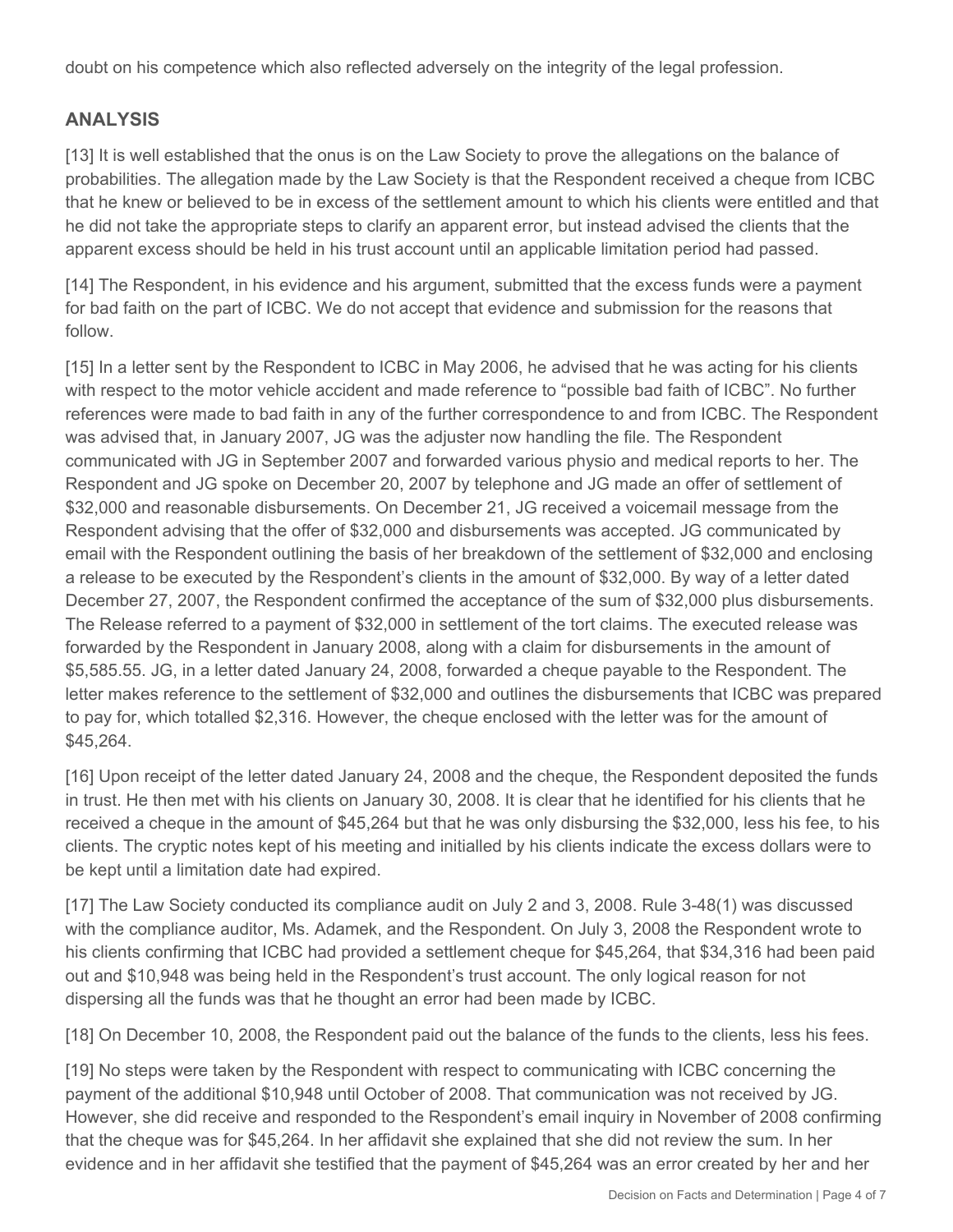assistant. The error occurred as she miscalculated the amount of disbursements that she agreed to pay and her assistant then assumed that that amount was for each of the four clients of the Respondent as a result of which, the assistant multiplied the amount by four, resulting in an overpayment of \$10,948. JG denied that there was ever a discussion with respect to a bad faith payment.

[20] With the exception of the initial letter to ICBC, there was no reference to bad faith in the exchange of correspondence with ICBC or between the Respondent and the Law Society. Initially, the Trust Assurance Department wrote to the Respondent with respect to their compliance audit and indicated that Rule 3-48(1) required a lawyer to account in writing for all funds received on behalf of the client and that the matter had been referred to the Professional Conduct Department. In response to that letter, the Respondent, in a letter dated July 30, 2008 stated as follows:

Rule 3-48: In settling with ICBC we expected to receive a certain amount. Instead, we received a much larger amount. Our clients advised us not to return the money to ICBC but to pay out the money to them. I contacted a senior counsel who advised I could be liable if I paid the money out and then ICBC wanted the money back. I advised the clients that I should advise ICBC, the clients refused. I suggested that I keep the money until such time as the limitation period ran out and then distribute the funds to the clients. The clients agreed and initialled interview notes to that affect.

A letter has now been sent to the clients advising of the money held on their behalf.

[21] This response, along with the other responses to the inquiries from the Law Society, does not suggest in any way that the excess funds were paid as a result of a bad faith claim. In addition, and as set out in paragraph [7] above, RP thought ICBC should be contacted while another of the clients did not agree. In any event, the Respondent did not contact ICBC until the fall of 2008 and not until he received a number of inquiries from the Law Society as to why he had not inquired about the apparent error.

[22] The overpayment was again raised in a letter dated September 23, 2008 from a staff lawyer in the Professional Conduct Department of the Law Society. Specifically, the Respondent was asked why he did not follow up with ICBC to sort out what appeared to be a mistake. His response in a letter dated October 8, 2008, in part, reads as follows:

#### WARPING OF THE INITIAL COMPLAINT:

I am responding to your letter of September 23, 2008. It has made me very upset.

First allow me to set out for the record that the initial issue was an allegation of a technical breach in that a written correspondence confirming trust money held for clients was not sent. The clients know of the money held for them and have known from the outset. The only initial issue is that there was no written notice. …

#### BACKGROUND OF THE FILE:

The clients involved in this file are very well informed and happy with my work. The clients were denied any compensation as ICBC had deemed their accident to be a low velocity impact (LVI) and therefore not deserving of compensation. My instructions were to try to achieve \$2,000 of compensation per adult individual. …

That which we knew belonged to the clients was designated to the clients. That amount which was in question was designated as being received by ICBC. …

It was believed that the money in excess was in relation to a payout for a child/ren [sic] and for disbursements. It was also believed that a duty to the client was owed, not to cause a review that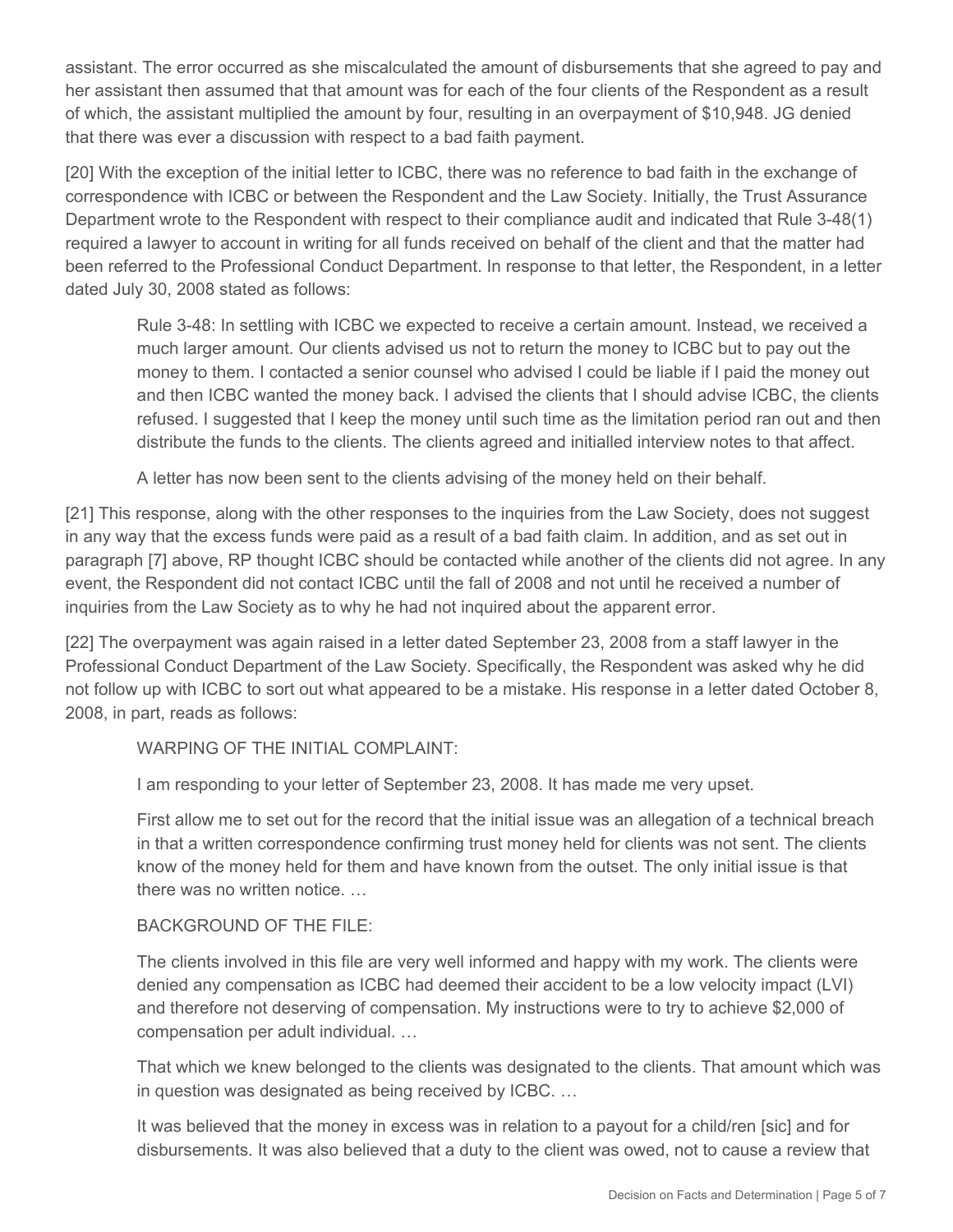would result in the clients receiving less money than they otherwise would have received. It was believed that these instructions do not put into question the lawyer's integrity or honesty. It is believed due to telephone conversations with the adjuster that the ICBC adjuster was at year end and wanted to get rid of her pay out money so that it could be fully replenished. …

[23] Subsequently, the Respondent wrote to ICBC on October 16, 2008 seeking clarification of the payment. There was no reference to bad faith in that letter. He further responded to the Law Society by way of a letter dated October 22, 2008, which in part reads as follows:

My clients have demonstrated a financial need such that I formed the opinion that their financial need would force them to request me to speak with ICBC inevitably (there were 2 phone calls from the clients in which they were to get back to me concerning getting in contact with ICBC and getting a payout). I believe that this has simply accelerated that process.

Please find enclosed, a copy of the letter I then sent to ICBC inquiring about the alleged overpayment. It is likely that this particular letter will not be received warmly as it probably brings up a problem that the adjuster would rather not have had arise. We have not received the slightest response to our letter yet. We will keep you posted.

[24] The letter to ICBC apparently was not received by the adjuster JG.

[25] The Law Society again wrote to the Respondent on October 30, 2008, again asking questions as to why there had been no earlier communication with ICBC given the uncertainty with respect to the excess payment.

[26] The Respondent again wrote a letter to the Law Society on November 12, 2008, which in part reads as follows:

That which was not known: who was entitled to what portion of the left over was not recorded. That which was known: there was an unexpended balance was recorded. [sic] I respectfully submit that "all trust funds received" and "the unexpended balance" were recorded. As such there was no breach of accounting rules. …

I was acting without the benefit of a practice advisor. I instinctively knew not to release a windfall to the clients. I had a plan for a review eventually: to wait out the clients and make the proper inquiries.

[27] On November 18, 2008, the Law Society again communicated with the Respondent indicating that their concern was why he did not immediately communicate with ICBC in order to ascertain whether or not a mistake had been made and what actions he took following the decision not to communicate. The Respondent, in his reply of November 21, 2008, in addition to advising that ICBC had confirmed that the \$45,264 was the correct amount, again in that correspondence made no reference to bad faith. The confirmation came from JG and came in response to an email from the Respondent on November 20, 2008 in which email the Respondent made reference to his October 16, 2008 letter and asked if there was a mistake when a cheque for \$45,264 was sent. JG confirmed that the cheque was for \$45,264. She testified that in responding she did not go back to her original file, which was in storage, to confirm the amount of the settlement but instead thought the inquiry pertained to a potential reopening of the claim.

[28] It is in view of that exchange and the responses of the Respondent in his evidence with respect to that exchange that the Panel has concluded that the reason for holding back the funds was not related to bad faith. Instead, the clients had provided conflicting instructions and at the same time the Respondent did not want to return funds which ultimately might be for the clients benefit. The Panel has concluded that the